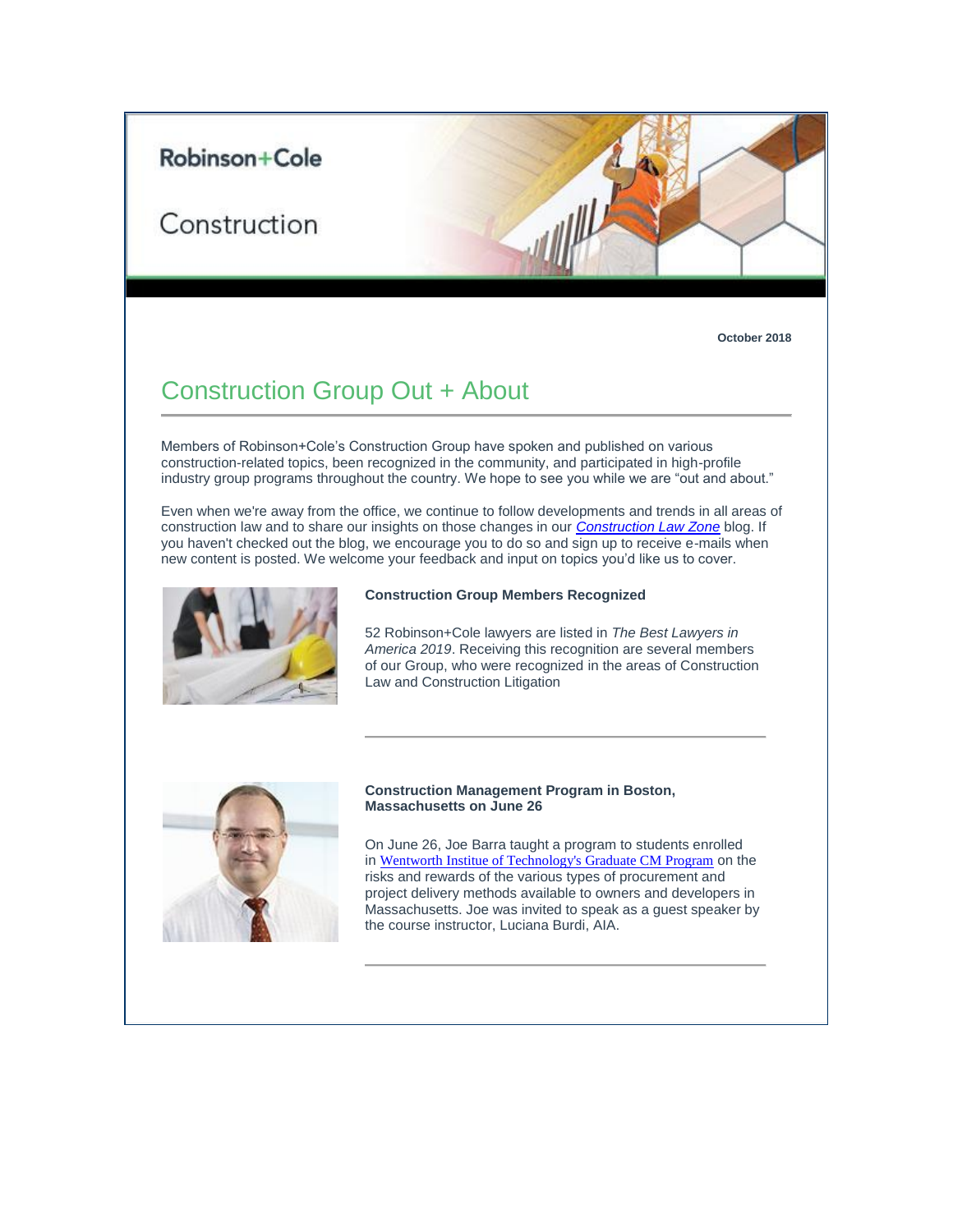

#### **Dennis Cavanaugh Receives Professional Re-appointment**

Dennis Cavanaugh was re-appointed to the Board of Advisors of the Construction Institute. Click [here](https://protect-us.mimecast.com/s/eHzOCYEZJRfLAr7jHVASYy?domain=construction.org) to view the Leadership Team.

### **IMLA Construction Contracts Drafting Initiative in Houston, Texas on October 17-21**

Dennis Cavanaugh will be speaking on a panel about the International Municipal Lawyers Association's (IMLA) Construction Contracts Drafting Initiative: Construction Manager at Risk (CMAR) which, is a building delivery method which requires a commitment by a construction manager to deliver the project within a guaranteed maximum price. This delivery method is especially helpful for small municipalities facing complex projects and, if done properly, can be extremely effective. This year, IMLA's Construction Contract Drafting Initiative (CCDI) will provide IMLA members with a forum to engage in substantive discussions regarding effective terms and conditions in construction contracts for public projects utilizing CMAR. Members participated in monthly CCDI teleconferences as a part of this working group to discuss and draft comments and suggested edits to AIA model document A133-2009 construction manager at risk delivery method. The core drafting committee will present the final revisions and the resulting sample document will be available exclusively to IMLA members as an invaluable resource when drafting and negotiating construction contracts.



#### **HEREL Conference at Rutgers on September 27 and 28**

Greg Faulkner and Marty Onorato presented at the 2018 Higher Education Real Estate Lawyers (HEREL) Conference on September 27 and 28, at Rutgers University, in New Jersey. They were joined by Gavin Middleton, Chief Operating Officer of Lehrer, LLC. The presentation explored best practices, from both a legal and project management perspective, in mitigating losses and managing expectations yet preserving rights if construction projects go bad. When construction projects run into trouble, university owners often look to events that took place during the construction of the project to assess where things went wrong. Although certain factors during the course of construction might have led to the project ultimately failing, owners might fail to examine what went wrong before construction, or even before the design was under way. Selecting the right project delivery system, the right project team, and the right contract templates requires the same careful consideration as decisions made during the course of design or construction.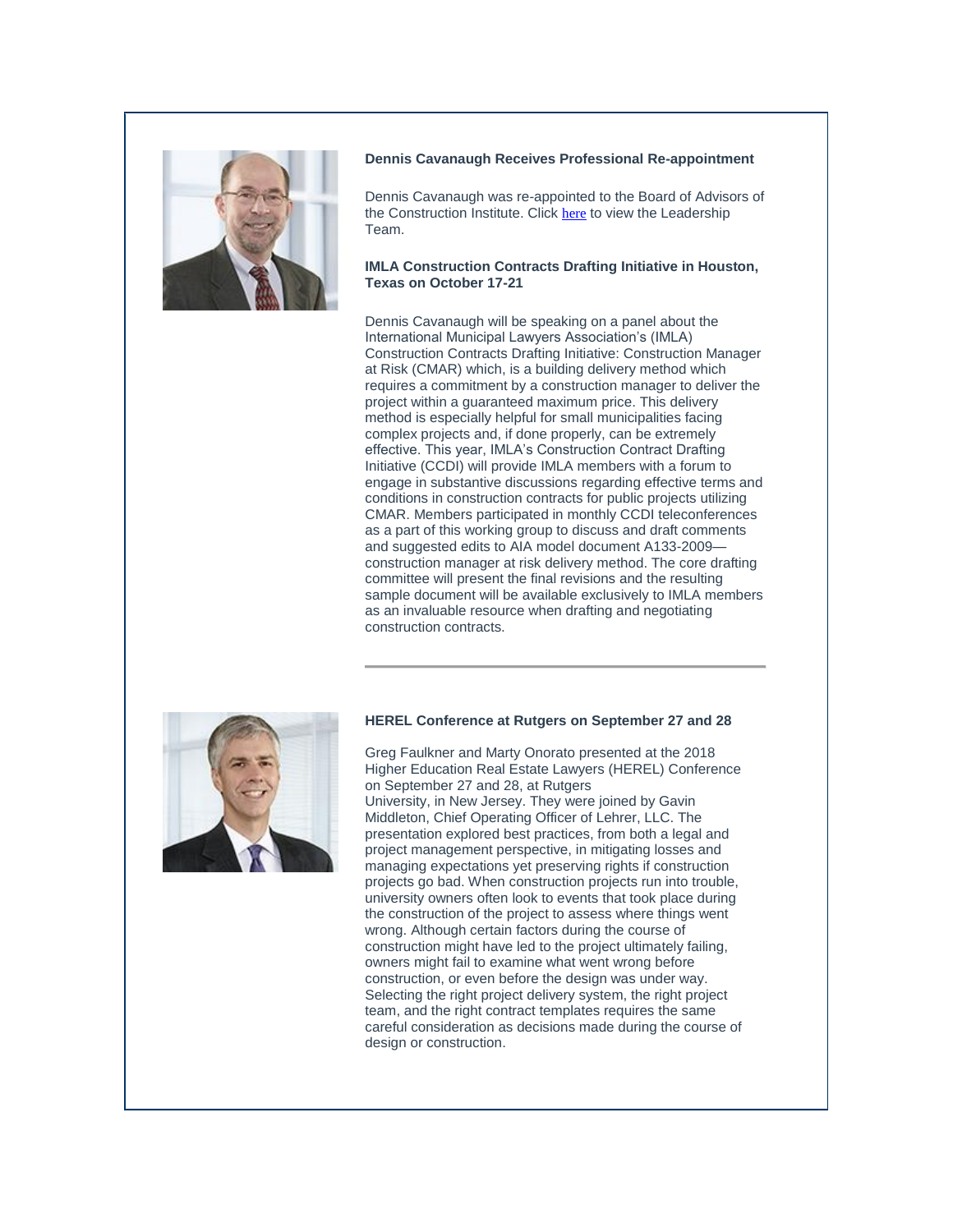

### **Construction SuperConference in Las Vegas, Nevada on December 10-12**

Jonathan Hausner will serve as a panelist for the conference event titled, "Hot Topics for 2019 Construction Contracts: Design Scope, Schedule, Insurance, Indemnity, Dispute Resolution and Beyond." Additional information is available [here](https://protect-us.mimecast.com/s/F1soCZ6gKRf5QJ6XcxGSML?domain=csc.a2zinc.net).



#### **Real Estate Investment and Portfolio Management at UConn's Stamford Campus on October 4**

On October 4, Marty Onorato was a guest lecturer to the MBA class studying real estate investment and portfolio management, in the School of Business at UConn's Stamford Campus. The lecture provided an overview of construction law issues and how they can impact key real estate evaluation and investment strategies.

### **AUREO Conference at University of Notre Dame in Indiana on September 24**

Marty Onorato presented at the Association of University Real Estate Officials (AUREO) Conference, hosted by the University of Notre Dame in Indiana on September 23-26. His presentation, "Trends in Lease and Ground Lease Construction Obligations" focused on contracting trends and pitfalls in work letters governing the design and construction of real estate leased to or by colleges and universities, from alternate funding and delivery models to risk management techniques, which institutions are using to keep the lights on and stay competitive. The conference was hosted at the Morris Inn on the Notre Dame campus.



## **NASBP Road Show in Hartford, Connecticut on July 19**

Todd Regan and Peter Strniste were among the speakers that presented during the National Association of Surety Bond Producers (NASBP) Road Show: Bonding with Bob program on July 19 at The Lyceum in Hartford, Connecticut. "Bonding with Bob" is a series of half-day educational and informational programs spotlighting NASBP benefits, programs, and hot topics in the surety industry. Additional information is available [here](https://protect-us.mimecast.com/s/WLnbC1wMoDHMqV4Lh1cTi4?domain=rc.com).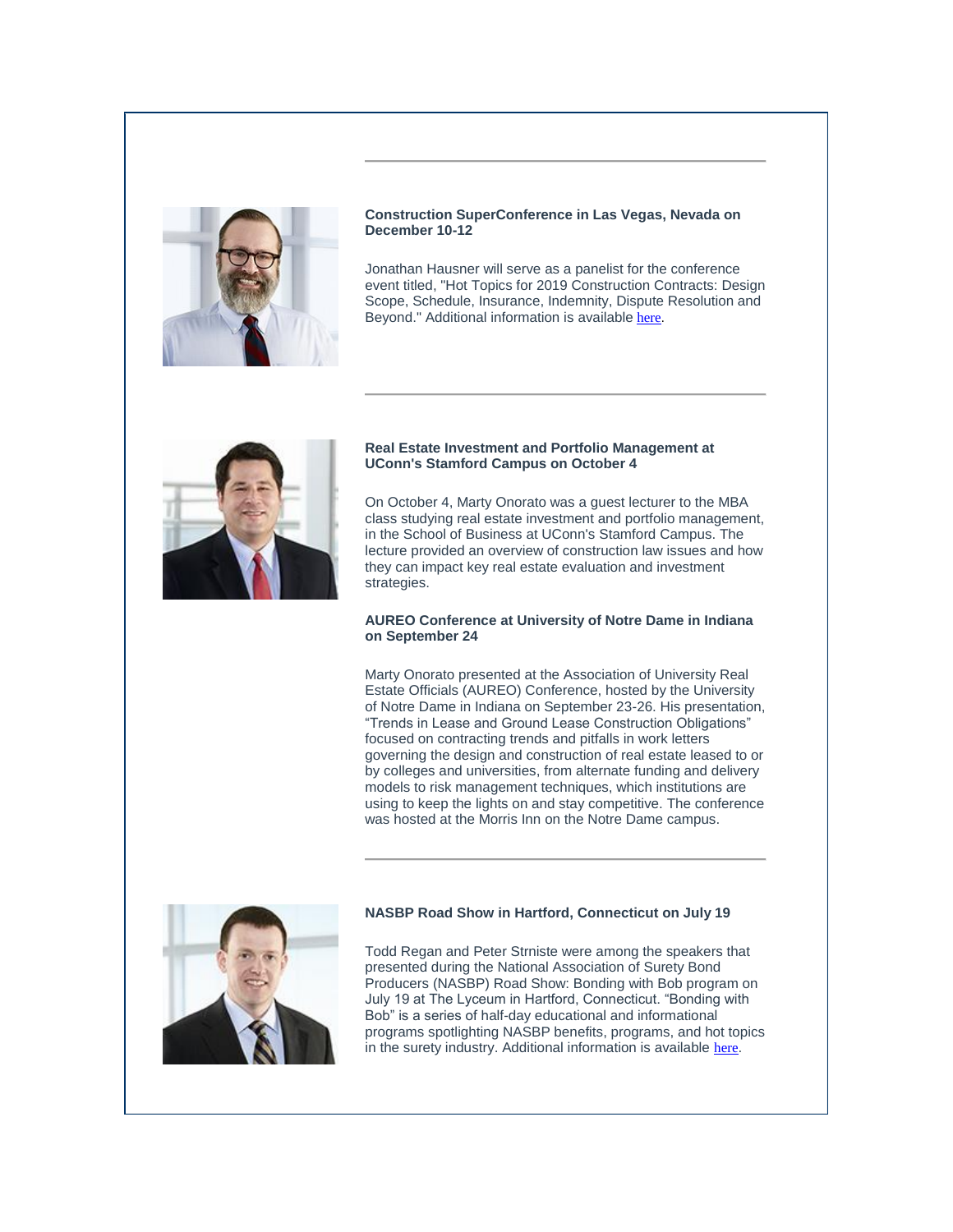

## **Commercial Construction & Renovation Summit in Biloxi, Mississippi on January 15-17**

Peter Strniste and Jonathan Hausner are scheduled to copresent, "The Ten Most Negotiated Construction Contract Terms" at the 2019 Commercial Construction & Renovation [Summit](https://protect-us.mimecast.com/s/9xqgC2kXpECp8MY0IXB-76?domain=ccr-mag.com) on January 15-17.



#### **PWC Boston Chapter Summer Social in Boston, Massachusetts on August 23**

Elizabeth Wright attended the Professional Women in Construction ([PWC](https://protect-us.mimecast.com/s/H7XWC313qGhp2nkWIE9sAd?domain=pwcusa.org)) Summer Social. PWC's mission is to connect, promote and advance women in the AEC industry. Robinson+Cole also served as the host for the event, offering the Boston office space for the gathering.

## **Use of Drones in Development and Real Estate Hosted by the Boston Bar Association on May 10**

Elizabeth Wright presented at the Boston Bar Association's "Use of Drones in Development and Real Estate" program on May 10. The program focused on the regulatory framework for the use of drones in Massachusetts. It addressed some commercial uses for drones in the development context, as well as considerations when your project includes the use of drones, including contractual provision, and offer a look at where drone usage and regulation may be going.



## **Paul S. Lopez joins the Construction Group**

We would like to take a moment to welcome [Paul Lopez](https://protect-us.mimecast.com/s/NJyPC4x2rJiBlXVRh33MLm?domain=rc.com) to our group. Mr. Lopez represents a range of clients, including public and private owners, general contractors, subcontractors, material suppliers, design professionals, and sureties. Prior to joining Robinson+Cole, Mr. Lopez worked as in-house counsel for a large specialty subcontractor based in New York City, where he gained experience in all aspects of construction, from procurement through project completion.